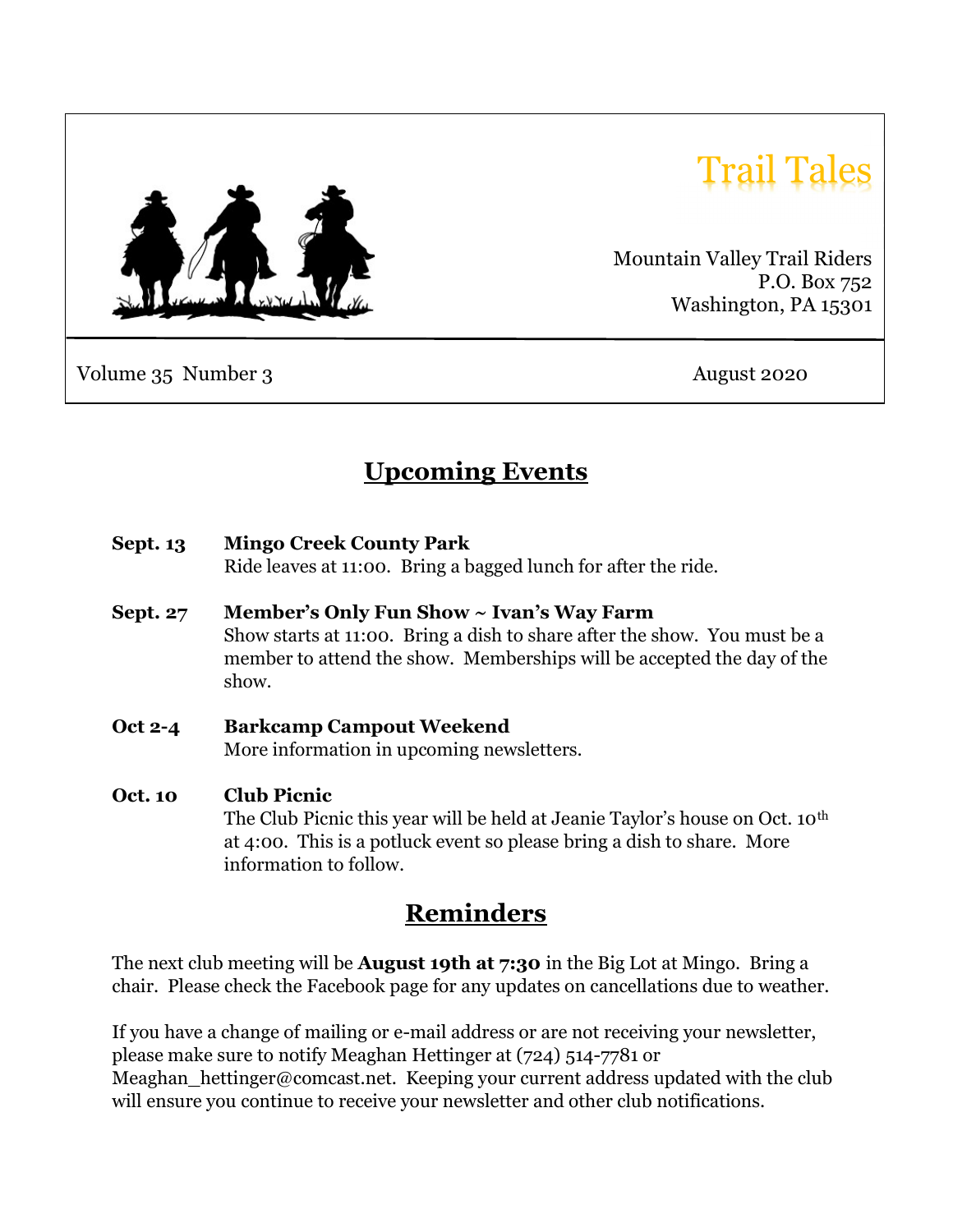Pictures are always needed to document the activities of the previous year. Please send by e-mail to Meaghan at meaghan hettinger@comcast.net or a physical copy of the picture to 106 Chestnut Court, Canonsburg, PA 15317.



Check out MVTR on Facebook! Just search Mountain Valley Trail Riders.



Happy Birthday wishes for the month of August go out to Chrissy Carter, Mario DiBattista, Sue Macurak, Yvonne Medors, Brooke Morrocco, Nancy Sadowski, & Reed Stowinsky. We hope everyone has a wonderful day!

Members in Attendance at the July meeting were Meaghan Hettinger, Lauren Hettinger, Dave & Marci Kirchner, Jeanie Taylor, Tammy Schweitzer, Howard Anderson, Chuck Dye, Marjorie McCormick, Elaine Clemens Mowl, Diana Hughes, Michelle Frye, Patty Walker, Connie Davis, Denise Esenwein and Jack Welch. Thank you to everyone who takes the time to keep the club running.

## 2020 Membership

Due to the difficulties of creating a schedule while under restrictions for COVID-19 it was decided to extend all memberships from 2019 through 2020 and to reduce the price of a new membership to \$10. If you were a member in 2019 you do not need to **fill out another form!** A membership form will be included with this newsletter for any new members wishing to join. New members may also join on our website at www.mvtriders.com.

Parades: While both Crafton and Canonsburg parades were cancelled this year, the Bentleyville parade scheduled for October is still a possibility at this time. This is a good event to start out a horse that is new to parades. We will keep you updated on any possible cancellations for the Bentleyville parade. Please contact Jeanie Taylor if you are interested in participating.

Blanket Repair: Club member Connie Davis has a blanket repair service for any of those in need of repair. She asks that blankets pleased be cleaned prior to coming to her for repair for the health of her sewing machines. Connie also is the Pennsylvania Equine Council rep for Washington County and has Equine Liability signs if anybody needs one. Please contact Connie at (724) 945-6596.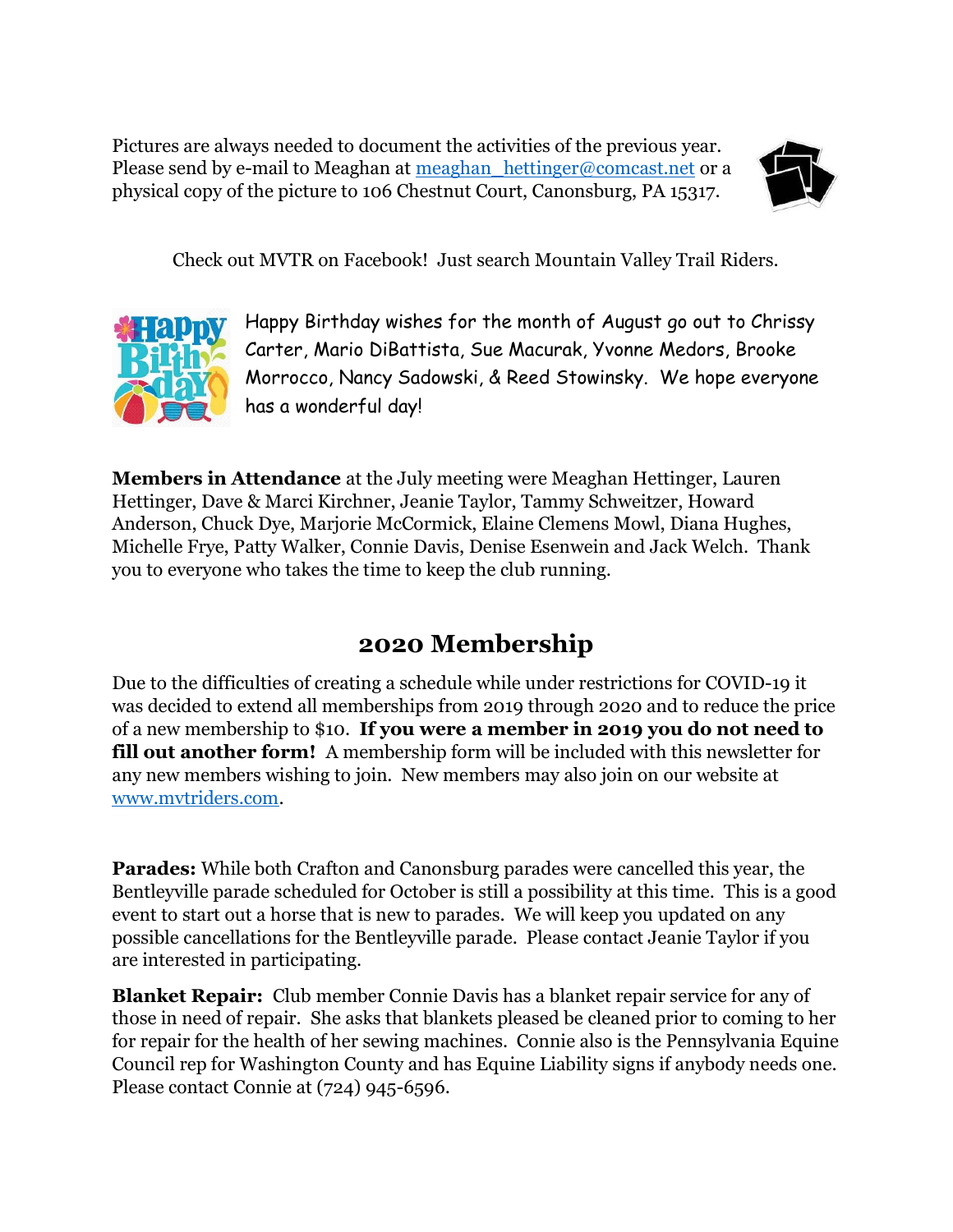#### Meeting Notes:

The July 15, 2020 meeting of the Mountain Valley Trail Riders was called to order by President Elaine Clemens-Mowl at 7:31 pm with 17 members in attendance.

The Invocation was given by Howard Anderson.

The Minutes of the June 17, 2020 meeting was read by Marci Kirchner. A motion to accept the report was made by Jeanie Taylor and 2nd by Diana Hughes.

The Treasurer's Report was given by Diana Hughes. A motion to accept the treasurer's report was made by Kellie DiBattista and 2nd by Jack Welch.

No Bills Against the Club were presented.

Correspondence - No new correspondence has been received.

Sick Members/Deaths – No sick members or deaths

New Members – No new members

Trail Riders – The planned club ride scheduled at Mingo Park on Saturday, July 18th , has been changed to Sunday, July 19th . All other information remains the same.

Publicity/Highway Clean-Up – As of July 8th PennDOT has authorized the Adopt-A-Highway activities to resume. It is recommended that safety procedures such as mask wearing, social distancing and frequent hand sanitizing be practiced. We are planning our clean-up efforts on Racetrack Road to be Sunday, September 13th at 10:00 am. This is an important community and public relations event and more volunteers are needed. Please make an effort to participate.

Newsletter - Meaghan Hettinger noted that several email addresses for members are needed and she is reaching out to find these. It was also brought to light that lifetime member Joann Fowler should be on the mailing list for the newsletter. Meaghan is also looking to find her address.

Trail Blazing – It was reported that an area in Mingo which is very near the road by the creek crossing is very overgrown and in need of trimming. Tammy Schweitzer will contact the park's maintenance department to notify them of the situation. Other than this area, the park is in good condition.

Quarter Master – Nothing to report.

Horse Shows – It is confirmed that Ivan's Way in Hickory will be the venue for the fall Fun Show. The planned date is Sunday, September 27th with a start time of 11:00 am. The date will be confirmed once the ribbon order is placed and the receipt date of the ribbons in known. This will be a covered dish event – please bring something to share. More details to follow.

#### Parades – Nothing to report

Banquet - The Tradesman Inn was contacted about holding our yearly banquet in January. Their decision of booking the event is pending due to the current COVID-19 pandemic situation.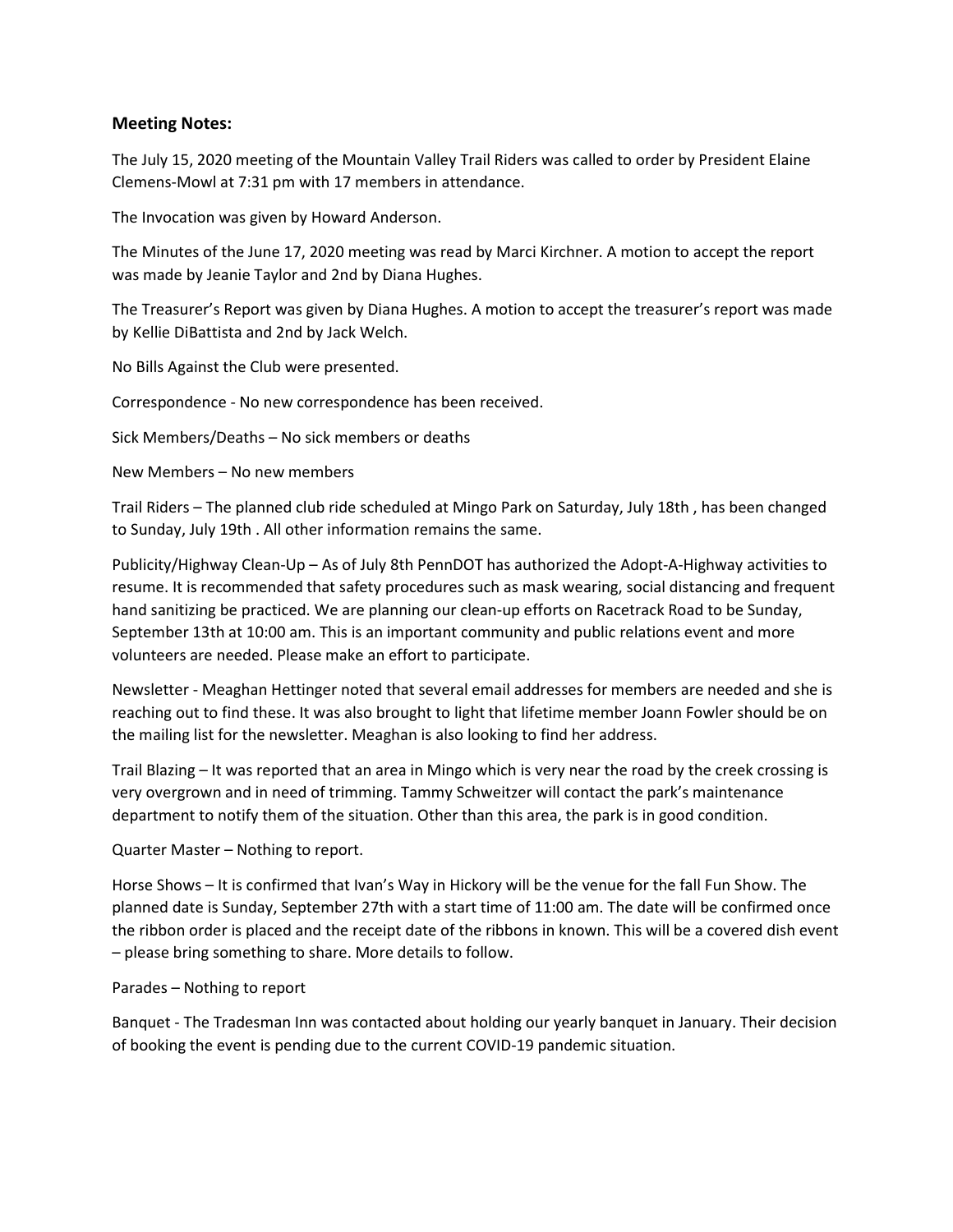#### Old Business

 There has been a change in the summer picnic - Jeanie Taylor will be hosting the picnic at her house. Planned date for the picnic and bonfire will be Saturday, October 10th starting at 4:00 pm. More details to follow.

#### New Business

 Tammy Schweitzer detailed a circumstance she recently dealt with concerning a 38 year old horse in very poor condition whose owners did not have the money to euthanize and haul away the horse. A discussion on the possibility of the Club creating an Emergency Care Fund to help in certain qualifying situations. This will be discussed further at the next Director's meeting.

 The next meeting will be held on Wednesday, August 19th at 7:30 pm. A motion to Adjourn the meeting was made at 8:05 pm by Meaghan Hettinger & 2nd by Diana Hughes.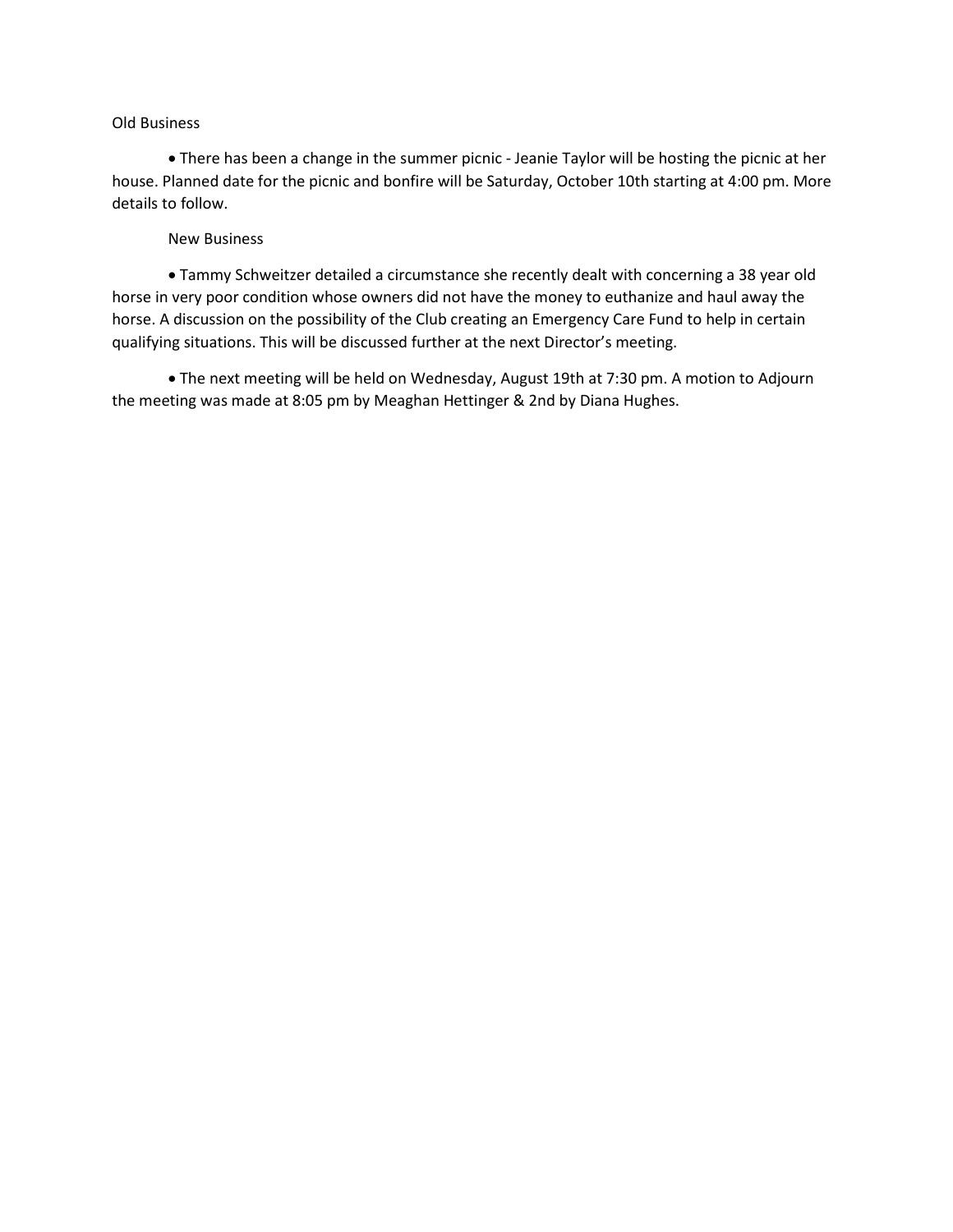### MOUNTAIN VALLEY TRAIL RIDERS MEMBERSHIP APPLICATION 2020 P.O BOX 752, WASHINGTON, PA 15301

Please complete application and make checks payable to: Mountain Valley Trail Riders, Inc.

| New Member _____                   |              | <b>Renewal Member</b>                                                                                                                                               |  |  |  |
|------------------------------------|--------------|---------------------------------------------------------------------------------------------------------------------------------------------------------------------|--|--|--|
| <b>TYPES OF YEARLY MEMBERSHIPS</b> |              |                                                                                                                                                                     |  |  |  |
| Household:<br>Individual:          | \$10<br>\$10 | Adults with or without children under age 18 living at the same address                                                                                             |  |  |  |
| <b>Member's Name(s)</b>            |              | <b>Birthday Month</b>                                                                                                                                               |  |  |  |
|                                    |              | <u> 1989 - Johann John Stoff, deutscher Stoffen und der Stoffen und der Stoffen und der Stoffen und der Stoffen u</u><br><u> 1950 - Johann Stein, mars et al. (</u> |  |  |  |
|                                    |              | <b>Phone Number:</b>                                                                                                                                                |  |  |  |
|                                    |              |                                                                                                                                                                     |  |  |  |
|                                    |              |                                                                                                                                                                     |  |  |  |
| <b>E-mail address:</b>             |              |                                                                                                                                                                     |  |  |  |

Please provide your e-mail address if you would like to receive your newsletter electronically.

The undersigned applicant, in consideration of accepting this entry, does for himself/herself, his/hers heirs, executors, and assigns, waive and release Mountain Valley Trail Riders, Inc. and all individual members thereof, and all other persons, regardless of their capacity in any way connected with the Club described herein, their representatives, heirs, executors, administrators, and assigns from any and all rights, claims, or liability of any kind or nature that he/she might have. Further, he/she acknowledges that said release will extend to any accidents, damages, or claims arising out of the Club activities by his/her acts of anyone or any animal.

| Applicant's signature:        | Date: |
|-------------------------------|-------|
| If Youth, Parent or Guardian: | Date: |